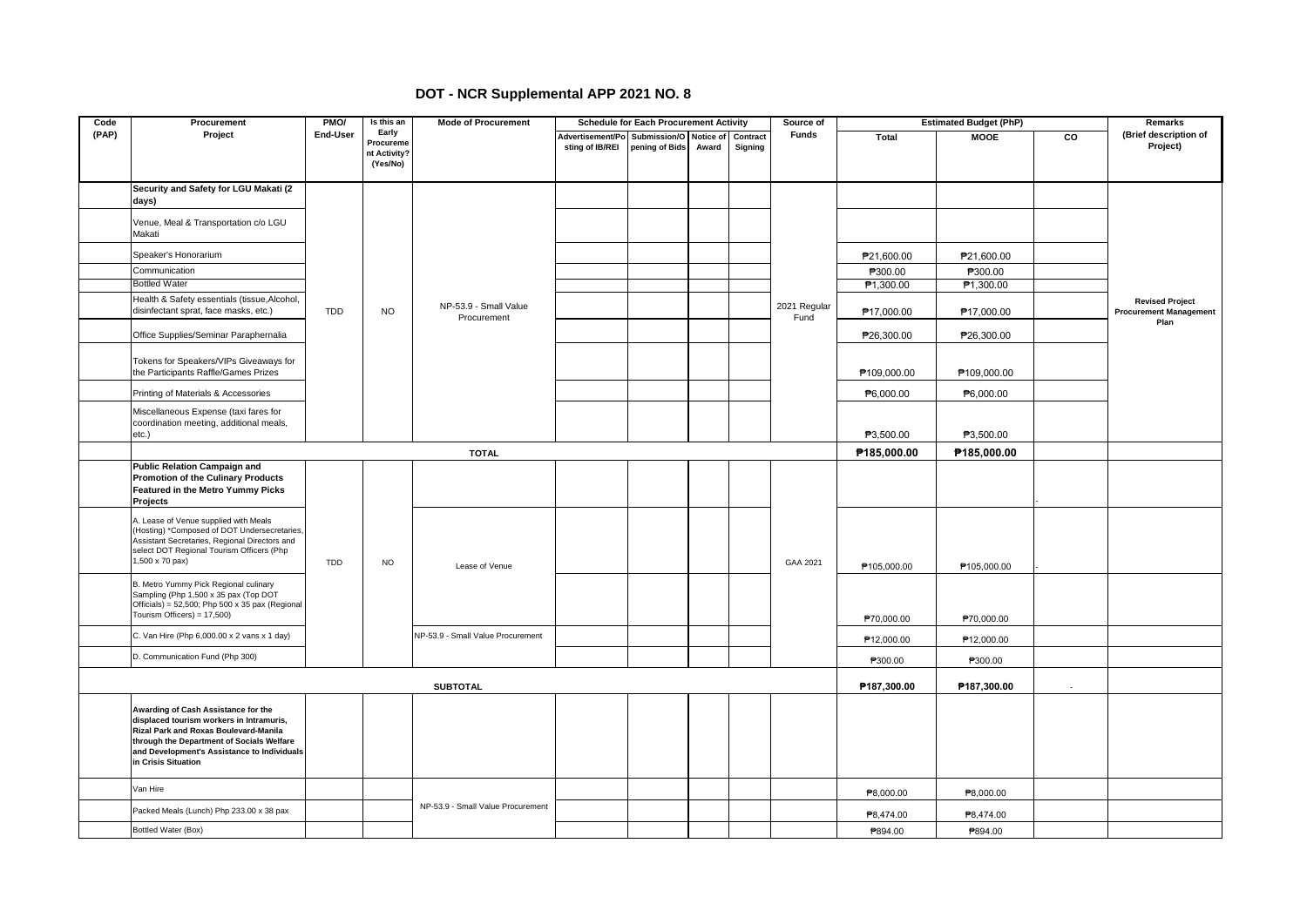| Call and Cell Card                                                                                                                                                                                                                                                                                                                                                                                                                                                                                                                                                                                                                                                                                                 |            |            |                                   |  |  |               | P300.00     | P300.00     |  |
|--------------------------------------------------------------------------------------------------------------------------------------------------------------------------------------------------------------------------------------------------------------------------------------------------------------------------------------------------------------------------------------------------------------------------------------------------------------------------------------------------------------------------------------------------------------------------------------------------------------------------------------------------------------------------------------------------------------------|------------|------------|-----------------------------------|--|--|---------------|-------------|-------------|--|
|                                                                                                                                                                                                                                                                                                                                                                                                                                                                                                                                                                                                                                                                                                                    |            |            | <b>SUBTOTAL</b>                   |  |  |               | P17,688.00  | P17.688.00  |  |
| S.P.A.R.K. L.E.A.R.N.I.N.G (Sustainable<br>Practices and Responsive Knowledge,<br>Leveraging Tourism Education and Attaining<br>Recovery Now for the Interest of the Next<br><b>Generation) Webinar Series</b>                                                                                                                                                                                                                                                                                                                                                                                                                                                                                                     |            |            |                                   |  |  |               |             |             |  |
| Professional Fees/Admin Costs (Php 11,000) -<br>Sourcing/Selection of relevant speakers/subject<br>matter experts and alignment of learning<br>objectives - Sourcing and coordinating with<br>private organizations/partners, cooperative, non-<br>government organization (If applicable)<br>suppliers of tokens for speakers, and in<br>conceptualizing the program design, providing<br>academic direction, assigning course topics,<br>presentation, among others -<br>Moderating/Hosting of the entire online event                                                                                                                                                                                           |            |            |                                   |  |  |               |             |             |  |
| Pre and Post Event - Php70,000<br>- Identification of target beneficiaries, learning<br>gaps, Crafting of<br>modules, Identification of priority topics and<br>appropriate subject<br>matter experts<br>Module Design and Development<br>- Sending out event e-invites to target<br>participants<br>- Provide e-invites to speakers/participants, pre-<br>test poll survey,<br>post test and evaluation/feedback survey<br>Social Media Material's Creation<br>- Conceptualize, create and implement online<br>materials related to<br>the training (maximum of 15 boosted posts for<br>the entire project<br>run.), SocMed Boosting and Promotions<br>-Cell Card<br>- Zoom Subscription<br>-Miscellaneous Expense | TDD        | <b>TDD</b> | NP-53.9 - Small Value Procurement |  |  | GAA 2021      | P180,000.00 | P180,000.00 |  |
|                                                                                                                                                                                                                                                                                                                                                                                                                                                                                                                                                                                                                                                                                                                    |            |            | <b>SUBTOTAL</b>                   |  |  |               | P180,000.00 | P180,000.00 |  |
| Curated box worth Php2500 each (For<br>VVIPs)                                                                                                                                                                                                                                                                                                                                                                                                                                                                                                                                                                                                                                                                      |            |            |                                   |  |  |               |             |             |  |
| 1. One Kilo boneless ham sourced from<br>Mandaluyong or Manila with Syrup (Php<br>1,300/kilo)                                                                                                                                                                                                                                                                                                                                                                                                                                                                                                                                                                                                                      |            |            |                                   |  |  |               |             |             |  |
| 2. 375ml Honey wine from Muntinlupa (Php<br>350/bottle)                                                                                                                                                                                                                                                                                                                                                                                                                                                                                                                                                                                                                                                            |            |            |                                   |  |  |               |             |             |  |
| 3. Food box selection from Filipino restaurants<br>listed under MYP book as redefining Filipino<br>cuisine Php 850+++ worth of food and box                                                                                                                                                                                                                                                                                                                                                                                                                                                                                                                                                                        | <b>TDD</b> | <b>NO</b>  | NP-53.9 - Small Value Procurement |  |  | PMDU GAA 2021 | P175,000.00 | P175,000.00 |  |
| Curated box worth Php1500 each (For VVIPs)                                                                                                                                                                                                                                                                                                                                                                                                                                                                                                                                                                                                                                                                         |            |            |                                   |  |  |               |             |             |  |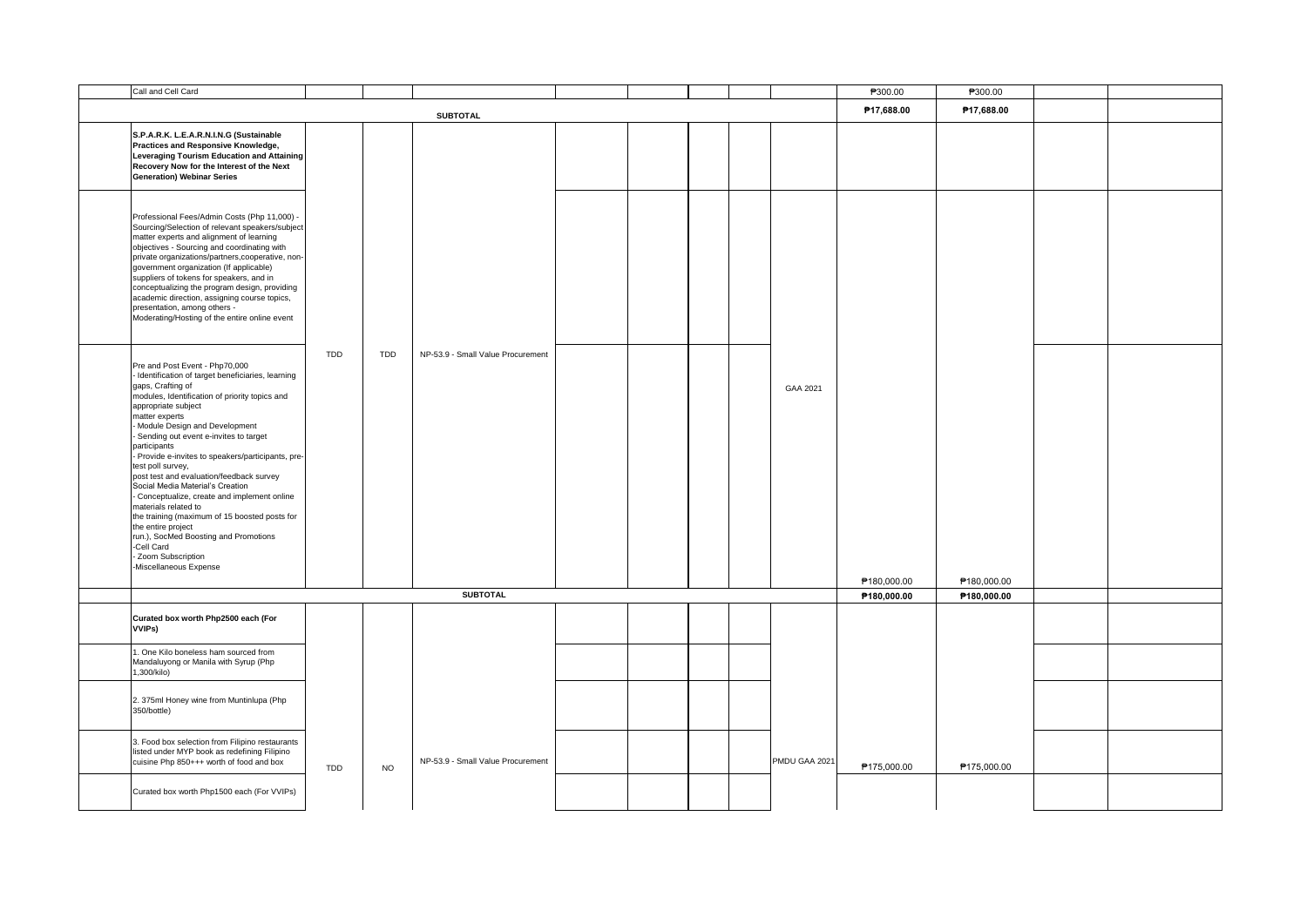| . One Kilo boneless ham sourced from<br>Mandaluyong or Manila with Syrup (Php<br>700/kilo)                  |     |           |                                     |  |  |                              |             |                        |  |
|-------------------------------------------------------------------------------------------------------------|-----|-----------|-------------------------------------|--|--|------------------------------|-------------|------------------------|--|
| 2. 375ml Honey wine from Muntinlupa (Php<br>350/bottle)                                                     |     |           |                                     |  |  |                              |             |                        |  |
| 3. Food box selection from Filipino restaurants<br>listed under MYP book as redefining Filipino             |     |           |                                     |  |  |                              |             |                        |  |
| cuisine Php 450+++ worth of food and box                                                                    |     |           |                                     |  |  |                              | P195,000.00 | P195,000.00            |  |
| MYP Social Media Promotions for 1 Month                                                                     |     |           |                                     |  |  |                              | P10,000.00  | P10,000.00             |  |
|                                                                                                             |     |           | <b>SUBTOTAL</b>                     |  |  |                              | P380,000.00 | P380,000.00            |  |
| 22nd ATOP Convention Bubble Tour and<br><b>Lunch Hosting</b>                                                |     |           |                                     |  |  |                              |             |                        |  |
| A. Bubble Tour of ManilaPhp 1,500/pax x 150 pax                                                             |     |           | NP - 53.9 - Small Value Procurement |  |  |                              | P225,000.00 | P225,000.00            |  |
| B. Lunch Php 1,500 x 160 pax                                                                                |     |           | Lease of Venue                      |  |  |                              | P240,000.00 | P240,000.00            |  |
|                                                                                                             |     |           | Lease of Venue                      |  |  |                              | P40,000.00  | P40,000.00             |  |
| C. EntertainmentPhp 40,000 x 2-hour performance packag<br>D. TokensPhp 500 x 150 pax                        | TDD | <b>NO</b> | Lease of Venue                      |  |  | PMDU GAA 2021                | P75,000.00  | P75,000.00             |  |
|                                                                                                             |     |           |                                     |  |  |                              |             |                        |  |
| E. Van Hire Php 7,999 x 1 van x 1 day                                                                       |     |           | NP - 53.9 - Small Value Procurement |  |  |                              | P7,999.00   | P7,999.00              |  |
| Communication (Call Card) Php 300 x 1 PO                                                                    |     |           | NP - 53.9 - Small Value Procurement |  |  |                              | P300.00     | P300.00                |  |
|                                                                                                             |     |           | <b>SUBTOTAL</b>                     |  |  |                              | P588,299.00 | P588,299.00            |  |
| DOT NCR & ATO NCR YEAR END REVIEW                                                                           |     |           |                                     |  |  |                              |             |                        |  |
| A. Lease of Venue Supplied with Meals and<br>Regional Product Sampler/Tokens                                | TDD | TDD       | Lease of Venue                      |  |  | MPD GAA 2021                 |             |                        |  |
| Regional Product Sampler Php 1,500 x 25 pax<br>(For NCR Tos and DOT Officials)                              |     |           |                                     |  |  |                              | P37,500.00  | P37,500.00             |  |
|                                                                                                             |     |           | <b>SUBTOTAL</b>                     |  |  |                              | P37,500.00  | P37,500.00             |  |
| <b>KAIN NA PROJECT</b>                                                                                      |     |           |                                     |  |  |                              |             |                        |  |
| 2nd LEG - December 10-13, 2021                                                                              |     |           |                                     |  |  |                              |             |                        |  |
| A. Meeting Coordination with Food Tourism<br>Stakeholders Php 800 x 15 pax x 2 Meetings +<br>8% contingency |     |           |                                     |  |  |                              | P25,920.00  | P25,920.00             |  |
| B. Professional Fee/Honorarium Php<br>1,200/hour x 1 stakeholders x 3 days                                  |     |           |                                     |  |  |                              | P28,800.00  | P28,800.00             |  |
| C. Accomodation for Food Tourism Stakeholder<br>Php $3,000$ /room x 2 staff x 4 nights + 8%                 |     |           |                                     |  |  |                              |             |                        |  |
| contingency                                                                                                 |     |           |                                     |  |  | OPMD FUND<br><b>TRANSFER</b> | P12,960.00  | P <sub>12,960.00</sub> |  |
| D. Accomodation for Regional Staff (2 pax) Php<br>3,000/room x 2 staff x 4 nights + 8%<br>contongency       |     |           | NP - 53.9 - Small Value Procurement |  |  | 2021                         | P25,920.00  | P25,920.00             |  |
| E. Transportation for Food Tourism                                                                          |     |           |                                     |  |  |                              |             |                        |  |
| Stakeholders and DOT Regional Staff<br>7,999/van x 4 days + 8% contingency                                  |     |           |                                     |  |  |                              | P34,555.68  | P34,555.68             |  |
| F. Regional Sampling (subject to change) Food<br>sampling, tokens 57 pcs x Php 200.00                       |     |           |                                     |  |  |                              | P11,419.08  | P11,419.08             |  |
| G. Communication (Call Card)                                                                                |     |           |                                     |  |  |                              | P300.00     | P300.00                |  |
|                                                                                                             |     |           | Subtotal                            |  |  |                              | P139,874.76 | P139,874.76            |  |
| 3rd LEG - January 27-30, 2022 (Host Region)                                                                 |     |           |                                     |  |  |                              |             |                        |  |
| A. Meeting Coordination with Food Tourism<br>Stakeholders Php 800 x 15 pax x 2 Meetings +<br>8% contingency |     |           |                                     |  |  |                              | P25,920.00  | P25,920.00             |  |
| B. Tokens for invited stakeholders Php 2,000 x<br>25 pax                                                    |     |           |                                     |  |  |                              |             |                        |  |
|                                                                                                             |     |           |                                     |  |  |                              | P50,000.00  | P50,000.00             |  |
| C. Professional Fee/Honorarium Php<br>1,200/hour x 1 Food tourism stakeholder x 8<br>hours x 3 days         |     |           |                                     |  |  |                              | P28,800.00  | P28,800.00             |  |
|                                                                                                             |     |           |                                     |  |  |                              |             |                        |  |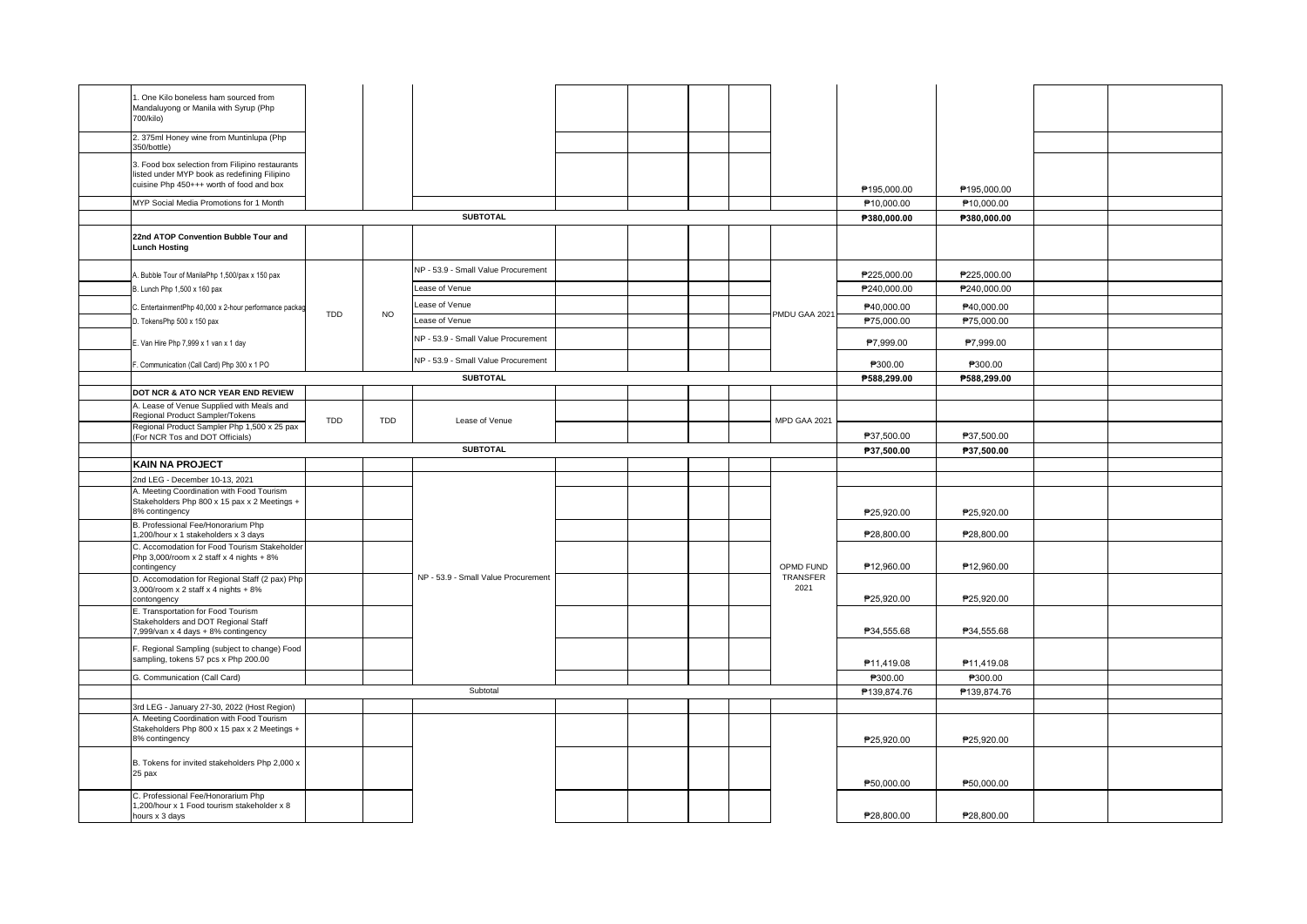| D. Accomodation for Food Tourism Stakeholder<br>Php 3.000/room x 1 Food Tourism                   |                                                                                                                                                                                                                                                                                                                                                                                                                                                                                                                                                                                                                                                                                                                                                                                                                                                             |     | NP - 53.9 - Small Value Procurement |                                                                                                                                                                                                     |  |  | OPMD FUND<br>TRANSFER |                          |                                                                                                                                                                                                                                                     |                                                                                                                                                                                                                                                     |  |
|---------------------------------------------------------------------------------------------------|-------------------------------------------------------------------------------------------------------------------------------------------------------------------------------------------------------------------------------------------------------------------------------------------------------------------------------------------------------------------------------------------------------------------------------------------------------------------------------------------------------------------------------------------------------------------------------------------------------------------------------------------------------------------------------------------------------------------------------------------------------------------------------------------------------------------------------------------------------------|-----|-------------------------------------|-----------------------------------------------------------------------------------------------------------------------------------------------------------------------------------------------------|--|--|-----------------------|--------------------------|-----------------------------------------------------------------------------------------------------------------------------------------------------------------------------------------------------------------------------------------------------|-----------------------------------------------------------------------------------------------------------------------------------------------------------------------------------------------------------------------------------------------------|--|
| Stakeholders X 4 nights + 8% contingency                                                          |                                                                                                                                                                                                                                                                                                                                                                                                                                                                                                                                                                                                                                                                                                                                                                                                                                                             |     |                                     |                                                                                                                                                                                                     |  |  |                       | P12.960.00               | P12.960.00                                                                                                                                                                                                                                          |                                                                                                                                                                                                                                                     |  |
| E. Accomodation for Regional Staff (2 pax) Php                                                    |                                                                                                                                                                                                                                                                                                                                                                                                                                                                                                                                                                                                                                                                                                                                                                                                                                                             |     |                                     |                                                                                                                                                                                                     |  |  |                       |                          |                                                                                                                                                                                                                                                     |                                                                                                                                                                                                                                                     |  |
| contingency                                                                                       |                                                                                                                                                                                                                                                                                                                                                                                                                                                                                                                                                                                                                                                                                                                                                                                                                                                             |     |                                     |                                                                                                                                                                                                     |  |  |                       | P25,960.00               | P25,960.00                                                                                                                                                                                                                                          |                                                                                                                                                                                                                                                     |  |
| . Transportation for Food Tourism                                                                 |                                                                                                                                                                                                                                                                                                                                                                                                                                                                                                                                                                                                                                                                                                                                                                                                                                                             |     |                                     |                                                                                                                                                                                                     |  |  |                       |                          |                                                                                                                                                                                                                                                     |                                                                                                                                                                                                                                                     |  |
|                                                                                                   |                                                                                                                                                                                                                                                                                                                                                                                                                                                                                                                                                                                                                                                                                                                                                                                                                                                             |     |                                     |                                                                                                                                                                                                     |  |  |                       |                          |                                                                                                                                                                                                                                                     |                                                                                                                                                                                                                                                     |  |
| G. Regional Sampling (sampling/tokens) 143                                                        |                                                                                                                                                                                                                                                                                                                                                                                                                                                                                                                                                                                                                                                                                                                                                                                                                                                             |     |                                     |                                                                                                                                                                                                     |  |  |                       |                          |                                                                                                                                                                                                                                                     |                                                                                                                                                                                                                                                     |  |
|                                                                                                   |                                                                                                                                                                                                                                                                                                                                                                                                                                                                                                                                                                                                                                                                                                                                                                                                                                                             |     |                                     |                                                                                                                                                                                                     |  |  |                       |                          |                                                                                                                                                                                                                                                     |                                                                                                                                                                                                                                                     |  |
|                                                                                                   |                                                                                                                                                                                                                                                                                                                                                                                                                                                                                                                                                                                                                                                                                                                                                                                                                                                             |     |                                     |                                                                                                                                                                                                     |  |  |                       |                          |                                                                                                                                                                                                                                                     |                                                                                                                                                                                                                                                     |  |
|                                                                                                   |                                                                                                                                                                                                                                                                                                                                                                                                                                                                                                                                                                                                                                                                                                                                                                                                                                                             |     |                                     |                                                                                                                                                                                                     |  |  |                       |                          |                                                                                                                                                                                                                                                     |                                                                                                                                                                                                                                                     |  |
| A. Meeting Coordination with Food Tourism                                                         |                                                                                                                                                                                                                                                                                                                                                                                                                                                                                                                                                                                                                                                                                                                                                                                                                                                             |     |                                     |                                                                                                                                                                                                     |  |  |                       |                          |                                                                                                                                                                                                                                                     |                                                                                                                                                                                                                                                     |  |
| Stakeholders Php 800 x 15 pax x 2 Meetings +                                                      |                                                                                                                                                                                                                                                                                                                                                                                                                                                                                                                                                                                                                                                                                                                                                                                                                                                             |     |                                     |                                                                                                                                                                                                     |  |  |                       |                          |                                                                                                                                                                                                                                                     |                                                                                                                                                                                                                                                     |  |
|                                                                                                   |                                                                                                                                                                                                                                                                                                                                                                                                                                                                                                                                                                                                                                                                                                                                                                                                                                                             |     |                                     |                                                                                                                                                                                                     |  |  |                       |                          |                                                                                                                                                                                                                                                     |                                                                                                                                                                                                                                                     |  |
| Circular No. 2007-1 dated April 2007) Php                                                         |                                                                                                                                                                                                                                                                                                                                                                                                                                                                                                                                                                                                                                                                                                                                                                                                                                                             |     |                                     |                                                                                                                                                                                                     |  |  |                       |                          |                                                                                                                                                                                                                                                     |                                                                                                                                                                                                                                                     |  |
|                                                                                                   |                                                                                                                                                                                                                                                                                                                                                                                                                                                                                                                                                                                                                                                                                                                                                                                                                                                             |     |                                     |                                                                                                                                                                                                     |  |  |                       |                          |                                                                                                                                                                                                                                                     |                                                                                                                                                                                                                                                     |  |
|                                                                                                   |                                                                                                                                                                                                                                                                                                                                                                                                                                                                                                                                                                                                                                                                                                                                                                                                                                                             |     |                                     |                                                                                                                                                                                                     |  |  |                       |                          |                                                                                                                                                                                                                                                     |                                                                                                                                                                                                                                                     |  |
| Php 3,000/room x 4 nights + 8% contingency                                                        |                                                                                                                                                                                                                                                                                                                                                                                                                                                                                                                                                                                                                                                                                                                                                                                                                                                             |     |                                     |                                                                                                                                                                                                     |  |  | OPMD FUND             |                          |                                                                                                                                                                                                                                                     | ÷.<br>$\sim$<br>$\sim$                                                                                                                                                                                                                              |  |
|                                                                                                   |                                                                                                                                                                                                                                                                                                                                                                                                                                                                                                                                                                                                                                                                                                                                                                                                                                                             |     |                                     |                                                                                                                                                                                                     |  |  | TRANSFER              |                          |                                                                                                                                                                                                                                                     |                                                                                                                                                                                                                                                     |  |
| 3,000/room X2 staff x 4 nights + 8%                                                               |                                                                                                                                                                                                                                                                                                                                                                                                                                                                                                                                                                                                                                                                                                                                                                                                                                                             |     |                                     |                                                                                                                                                                                                     |  |  |                       |                          |                                                                                                                                                                                                                                                     |                                                                                                                                                                                                                                                     |  |
|                                                                                                   |                                                                                                                                                                                                                                                                                                                                                                                                                                                                                                                                                                                                                                                                                                                                                                                                                                                             |     |                                     |                                                                                                                                                                                                     |  |  |                       |                          |                                                                                                                                                                                                                                                     |                                                                                                                                                                                                                                                     |  |
|                                                                                                   |                                                                                                                                                                                                                                                                                                                                                                                                                                                                                                                                                                                                                                                                                                                                                                                                                                                             |     |                                     |                                                                                                                                                                                                     |  |  |                       |                          |                                                                                                                                                                                                                                                     |                                                                                                                                                                                                                                                     |  |
| ways + 8% contingency                                                                             |                                                                                                                                                                                                                                                                                                                                                                                                                                                                                                                                                                                                                                                                                                                                                                                                                                                             |     |                                     |                                                                                                                                                                                                     |  |  |                       |                          |                                                                                                                                                                                                                                                     |                                                                                                                                                                                                                                                     |  |
| F. Regional Sampling (subject to change) Food                                                     |                                                                                                                                                                                                                                                                                                                                                                                                                                                                                                                                                                                                                                                                                                                                                                                                                                                             |     |                                     |                                                                                                                                                                                                     |  |  |                       |                          |                                                                                                                                                                                                                                                     |                                                                                                                                                                                                                                                     |  |
|                                                                                                   |                                                                                                                                                                                                                                                                                                                                                                                                                                                                                                                                                                                                                                                                                                                                                                                                                                                             |     |                                     |                                                                                                                                                                                                     |  |  |                       | P29,056.92               | P29,056.92                                                                                                                                                                                                                                          |                                                                                                                                                                                                                                                     |  |
| G. Communication (Cal Card)                                                                       |                                                                                                                                                                                                                                                                                                                                                                                                                                                                                                                                                                                                                                                                                                                                                                                                                                                             |     |                                     |                                                                                                                                                                                                     |  |  |                       | P300.00                  | P300.00                                                                                                                                                                                                                                             |                                                                                                                                                                                                                                                     |  |
|                                                                                                   |                                                                                                                                                                                                                                                                                                                                                                                                                                                                                                                                                                                                                                                                                                                                                                                                                                                             |     |                                     |                                                                                                                                                                                                     |  |  |                       |                          |                                                                                                                                                                                                                                                     |                                                                                                                                                                                                                                                     |  |
|                                                                                                   |                                                                                                                                                                                                                                                                                                                                                                                                                                                                                                                                                                                                                                                                                                                                                                                                                                                             |     |                                     |                                                                                                                                                                                                     |  |  |                       |                          |                                                                                                                                                                                                                                                     |                                                                                                                                                                                                                                                     |  |
|                                                                                                   |                                                                                                                                                                                                                                                                                                                                                                                                                                                                                                                                                                                                                                                                                                                                                                                                                                                             |     |                                     |                                                                                                                                                                                                     |  |  |                       | P20,160.00               | P20,160.00                                                                                                                                                                                                                                          |                                                                                                                                                                                                                                                     |  |
|                                                                                                   |                                                                                                                                                                                                                                                                                                                                                                                                                                                                                                                                                                                                                                                                                                                                                                                                                                                             |     |                                     |                                                                                                                                                                                                     |  |  | OPMD FUND             | P20,160.00               | P20,160.00                                                                                                                                                                                                                                          |                                                                                                                                                                                                                                                     |  |
| (as host region) Php 3,360/RT-PCR x 18 pax                                                        |                                                                                                                                                                                                                                                                                                                                                                                                                                                                                                                                                                                                                                                                                                                                                                                                                                                             |     |                                     |                                                                                                                                                                                                     |  |  | 2021                  |                          |                                                                                                                                                                                                                                                     |                                                                                                                                                                                                                                                     |  |
| 4th Leg (pre&post) Php 3,360/RT-PCR x 3 pax                                                       |                                                                                                                                                                                                                                                                                                                                                                                                                                                                                                                                                                                                                                                                                                                                                                                                                                                             |     |                                     |                                                                                                                                                                                                     |  |  |                       |                          |                                                                                                                                                                                                                                                     |                                                                                                                                                                                                                                                     |  |
|                                                                                                   |                                                                                                                                                                                                                                                                                                                                                                                                                                                                                                                                                                                                                                                                                                                                                                                                                                                             |     |                                     |                                                                                                                                                                                                     |  |  |                       |                          |                                                                                                                                                                                                                                                     |                                                                                                                                                                                                                                                     |  |
|                                                                                                   |                                                                                                                                                                                                                                                                                                                                                                                                                                                                                                                                                                                                                                                                                                                                                                                                                                                             |     |                                     |                                                                                                                                                                                                     |  |  |                       |                          |                                                                                                                                                                                                                                                     |                                                                                                                                                                                                                                                     |  |
|                                                                                                   |                                                                                                                                                                                                                                                                                                                                                                                                                                                                                                                                                                                                                                                                                                                                                                                                                                                             |     |                                     |                                                                                                                                                                                                     |  |  |                       |                          |                                                                                                                                                                                                                                                     |                                                                                                                                                                                                                                                     |  |
| <b>Accreditation of Primary and Secondary</b><br><b>Tourism Enterprises including Frontliners</b> |                                                                                                                                                                                                                                                                                                                                                                                                                                                                                                                                                                                                                                                                                                                                                                                                                                                             |     |                                     |                                                                                                                                                                                                     |  |  |                       |                          |                                                                                                                                                                                                                                                     |                                                                                                                                                                                                                                                     |  |
| Part II. Inspection, Evaluation and Processing                                                    |                                                                                                                                                                                                                                                                                                                                                                                                                                                                                                                                                                                                                                                                                                                                                                                                                                                             |     |                                     |                                                                                                                                                                                                     |  |  |                       |                          |                                                                                                                                                                                                                                                     |                                                                                                                                                                                                                                                     |  |
| (Downloaded funds)                                                                                |                                                                                                                                                                                                                                                                                                                                                                                                                                                                                                                                                                                                                                                                                                                                                                                                                                                             |     |                                     |                                                                                                                                                                                                     |  |  |                       |                          |                                                                                                                                                                                                                                                     |                                                                                                                                                                                                                                                     |  |
| Fuel for van                                                                                      |                                                                                                                                                                                                                                                                                                                                                                                                                                                                                                                                                                                                                                                                                                                                                                                                                                                             |     |                                     |                                                                                                                                                                                                     |  |  |                       | 6,000.00                 | 6,000.00                                                                                                                                                                                                                                            |                                                                                                                                                                                                                                                     |  |
| Parking fee/toll fee                                                                              |                                                                                                                                                                                                                                                                                                                                                                                                                                                                                                                                                                                                                                                                                                                                                                                                                                                             |     |                                     |                                                                                                                                                                                                     |  |  |                       | 2,000.00                 | 2,000.00                                                                                                                                                                                                                                            |                                                                                                                                                                                                                                                     |  |
| Communication (cell cards) - 500 x 2 pcs, 300 x                                                   |                                                                                                                                                                                                                                                                                                                                                                                                                                                                                                                                                                                                                                                                                                                                                                                                                                                             |     |                                     |                                                                                                                                                                                                     |  |  |                       |                          |                                                                                                                                                                                                                                                     |                                                                                                                                                                                                                                                     |  |
|                                                                                                   |                                                                                                                                                                                                                                                                                                                                                                                                                                                                                                                                                                                                                                                                                                                                                                                                                                                             |     |                                     |                                                                                                                                                                                                     |  |  |                       |                          |                                                                                                                                                                                                                                                     |                                                                                                                                                                                                                                                     |  |
|                                                                                                   |                                                                                                                                                                                                                                                                                                                                                                                                                                                                                                                                                                                                                                                                                                                                                                                                                                                             |     |                                     |                                                                                                                                                                                                     |  |  |                       |                          |                                                                                                                                                                                                                                                     |                                                                                                                                                                                                                                                     |  |
|                                                                                                   |                                                                                                                                                                                                                                                                                                                                                                                                                                                                                                                                                                                                                                                                                                                                                                                                                                                             |     |                                     |                                                                                                                                                                                                     |  |  |                       |                          |                                                                                                                                                                                                                                                     |                                                                                                                                                                                                                                                     |  |
| Alcohol (10 bottles)                                                                              |                                                                                                                                                                                                                                                                                                                                                                                                                                                                                                                                                                                                                                                                                                                                                                                                                                                             |     |                                     |                                                                                                                                                                                                     |  |  |                       | 980.00                   | 980.00                                                                                                                                                                                                                                              |                                                                                                                                                                                                                                                     |  |
| Ink Castridge (black/colored) (10 cartridges)                                                     |                                                                                                                                                                                                                                                                                                                                                                                                                                                                                                                                                                                                                                                                                                                                                                                                                                                             |     |                                     |                                                                                                                                                                                                     |  |  | GAA 2021              | 5,000.00                 | 5,000.00                                                                                                                                                                                                                                            |                                                                                                                                                                                                                                                     |  |
| A4 Bond Paper (10 reams)                                                                          |                                                                                                                                                                                                                                                                                                                                                                                                                                                                                                                                                                                                                                                                                                                                                                                                                                                             |     |                                     |                                                                                                                                                                                                     |  |  |                       | 2,800.00                 | 2,800.00                                                                                                                                                                                                                                            |                                                                                                                                                                                                                                                     |  |
|                                                                                                   |                                                                                                                                                                                                                                                                                                                                                                                                                                                                                                                                                                                                                                                                                                                                                                                                                                                             |     |                                     |                                                                                                                                                                                                     |  |  |                       |                          |                                                                                                                                                                                                                                                     |                                                                                                                                                                                                                                                     |  |
|                                                                                                   | $3,000$ /room x 2 staff x 4 nights + 8%<br>Stakeholders and DOT Regional Staff Php<br>12,973/van x 2 ways + 8% contongency<br>pcs x 200++/pc<br>H. Communication (call card)<br>4th LEG - February 24-27, 2022<br>8% contingency<br>B. Professional Fee/Honorarium (DBM Budget<br>1,200/hour x 1 Food Tourism Stakeholder x 8<br>hours x 3 days<br>C. Accomodation for Food Tourism Stakeholder<br>D. Accomodation for Regional Staff (2 pax) Php<br>contingency<br>E. Transportation for Food Tourism Stakeholder<br>and DOT Regional Staff Php 12,973/vaqn x 2<br>sampling/tokens 145 pcs x Php 200.00++<br>RT-PCR TEST REQUIREMENTS<br>2nd leg (pre&post) Php 3,360/RT-PCR x 3 pax<br>3rd Leg (pre&post) Php 3,360/RT-PCR x 3 pax<br>of Accreditation of Tourism Establishments<br>Zoom Subscription<br>ID Lace (600 pcs)<br>ID Cards for Tes (4519 pcs) | TRD | <b>NO</b>                           | <b>SUBTOTAL</b><br>NP - 53.9 - Small Value Procurement<br><b>SUBTOTAL</b><br>NP - 53.9 - Small Value Procurement<br><b>SUBTOTAL</b><br>TOTAL KAIN NA PROJECT<br>NP - 53.9 - Small Value Procurement |  |  |                       | 2021<br>2021<br>TRANSFER | P25,946.00<br>P28,656.92<br>P300.00<br>P198,542.92<br>P20,376.00<br>P28,800.00<br>P12,960.00<br>P25,920.00<br>P25,946.00<br>P143,358.92<br>P60,480.00<br>P20,160.00<br>P120,960.00<br>P602,736.60<br>2,800.00<br>5,000.00<br>16,200.00<br>54,120.00 | P25,946.00<br>P28,656.92<br>P300.00<br>P198,542.92<br>P20,376.00<br>P28,800.00<br>P12,960.00<br>P25,920.00<br>P25,946.00<br>P143,358.92<br>P60,480.00<br>P20,160.00<br>P120,960.00<br>P602,736.60<br>2,800.00<br>5,000.00<br>16,200.00<br>54,120.00 |  |